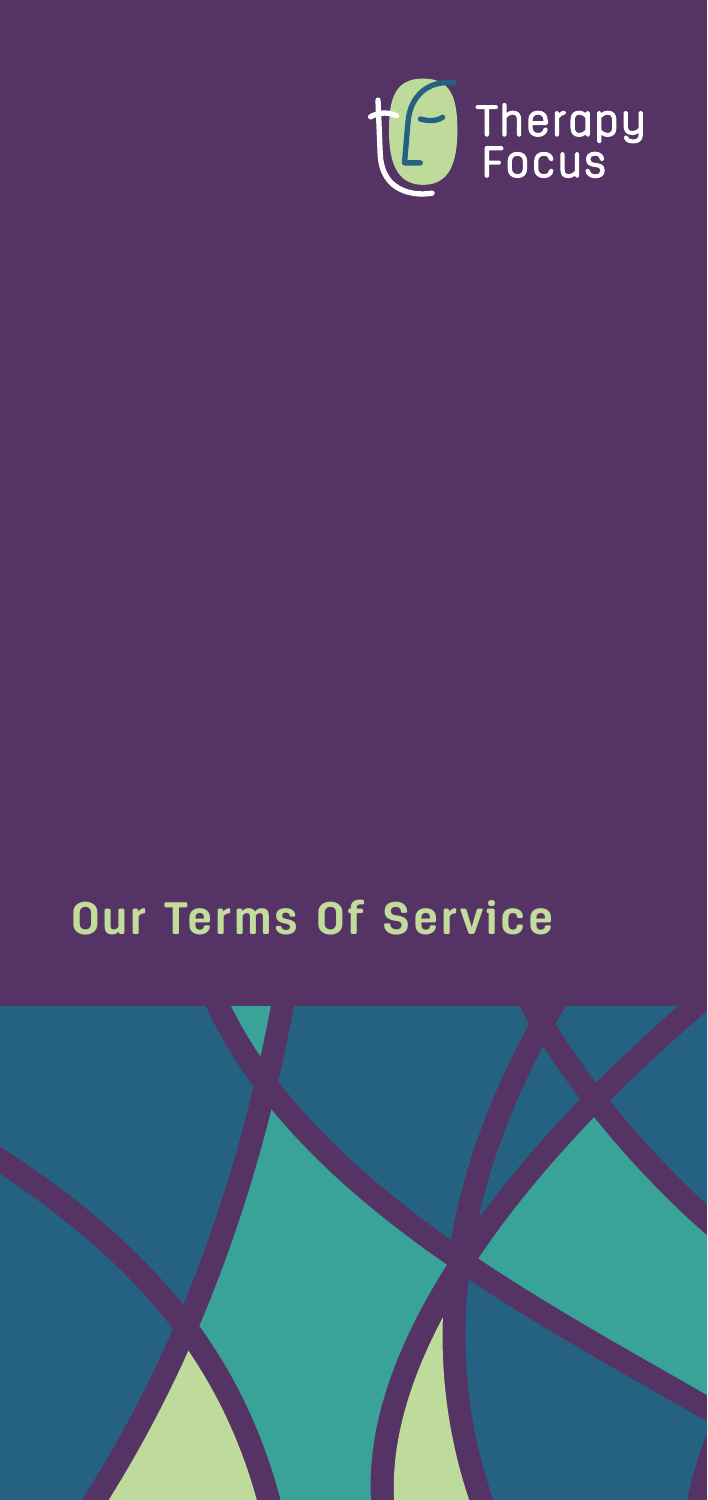## Terms of Service

Our Terms of Service outline how we provide services. It includes our rights and responsibilities as a service provider, and your rights and responsibilities as a customer.

These form part of the agreement with Therapy Focus. Failure to meet your responsibilities as listed in the Terms of Service may result in withdrawal of services.

**Please note:** Our Terms of Service are subject to change. We will provide four weeks' notice before any changes take effect.

If you have any questions, please contact us on **1300 135 373**.

## Rights and Responsibilities

#### What you can expect from Therapy Focus, and what we ask of you.

#### We will:

- Involve you in decisions about your life
- Make sure you have all the information you need
- Develop a therapy plan with you and the people who are important to you
- Keep a record of therapy and other supports we provide
- Ask for your feedback and work with your ideas
- Help you participate in the community
- Help you achieve more independence
- Promote safe work practices and environments
- Make sure all therapists are qualified and attend regular training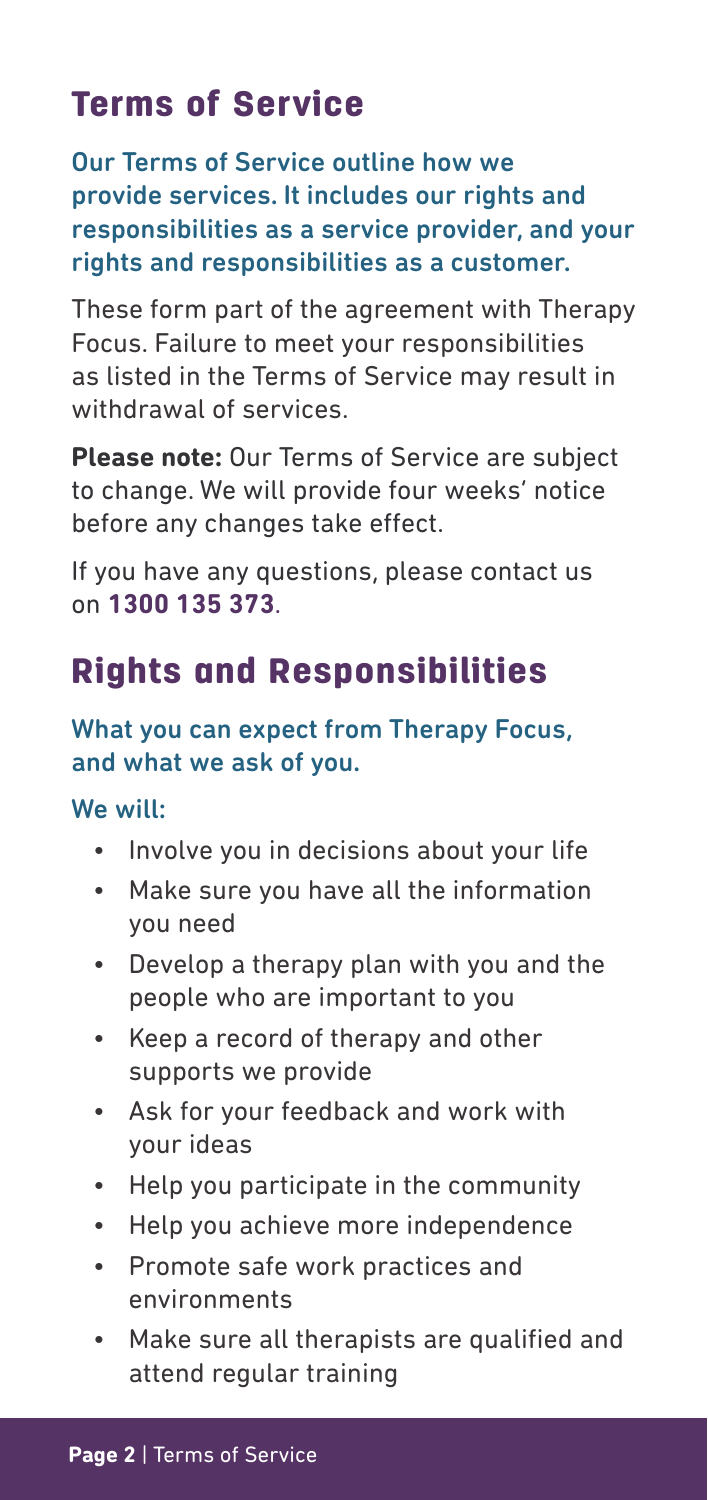- Respect your privacy and make sure your information is protected
- Follow the NDIS Practice Standards that ensure services are high quality

#### You can:

- Receive services when and where you need them
- Stop receiving services when you like
- Expect therapists to be respectful and considerate
- Request an interpreter or translator if you need one
- Access your personal information, therapy plan and notes when you like
- Provide feedback at any time

#### We ask you to:

- Work together with your therapy team
- Be respectful of your therapy team
- Be considerate of other customers in therapy groups and activities
- Respect Therapy Focus property and resources
- Provide information about any health conditions you have
- Let us know if you need to change or cancel an appointment

Please note: As part of service delivery, our therapists might refer you to other service providers for support to achieve your goals. This can include assistive technology suppliers, advocacy agencies and Government bodies. In these instances Therapy Focus is not responsible for the quality of products or services provided.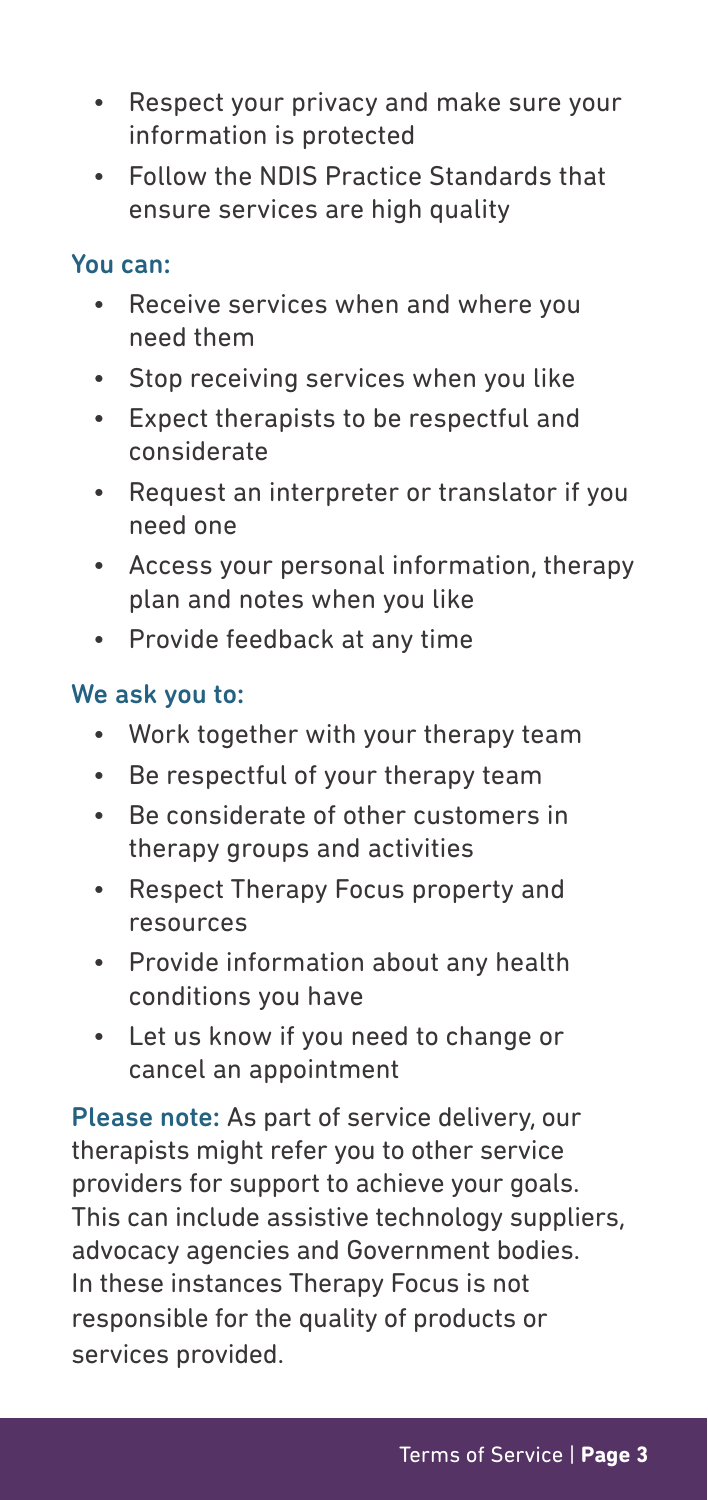### **Charges**

Please note that our pricing is subject to change. We will provide four weeks' notice for any changes that affect you.

You can view our current pricing and hourly rates on our website at **therapyfocus.org.au/pricing**. Or you can request a hard copy from your key worker or therapy team.

#### We charge for the following activities:

- All appointments with your therapy team. If there is more than one therapist at an appointment, you will be charged for each therapist. We will discuss who attends appointments with you.
- Working with the people in your life to make sure therapy happens in everyday situations.
- Talking with you in person, by phone, text message and email.
- Travel to the locations where you want to receive therapy (more info on page 6).
- Time spent preparing for your therapy sessions and appointments.
- Helping you with assistive technology.
- Completing assessments and reports.
- Creating resources that help you achieve your goals.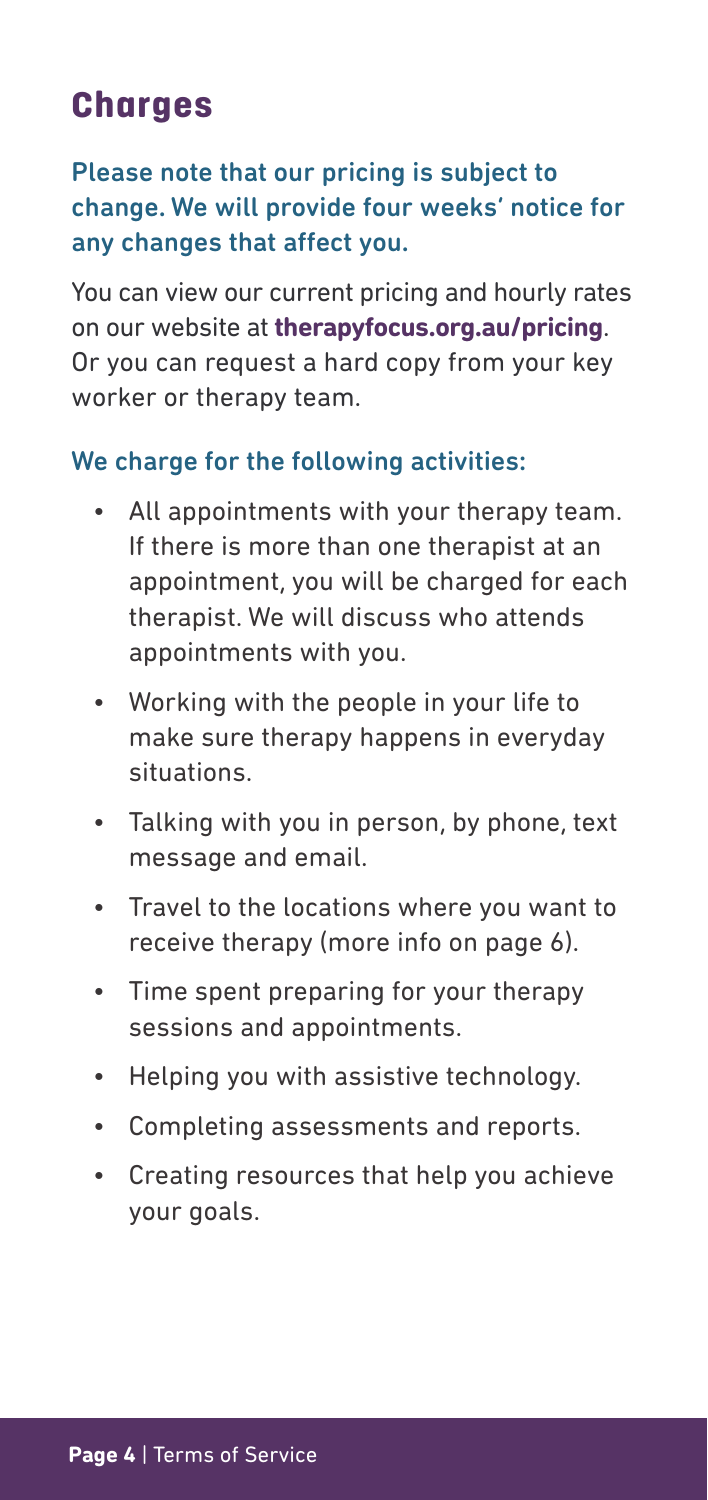- Your therapy team working together to provide therapy and help you achieve your goals.
- Writing a Therapy Service Plan and a Therapy Service Summary.
- Going to your home, school or workplace to check that everyone is safe to work there.
- Completing mandatory reports required by professional bodies under our duty of care.
- Writing notes after an appointment or phone call. We charge up to 10 minutes and will only do this if we don't have time to write notes during an appointment.

#### We don't charge for the following activities:

- Booking appointments with you.
- Setting up NDIS services, including completing Service Agreement and creating service bookings.
- Completing invoices and payments.
- Therapists or students who attend appointments for learning purposes.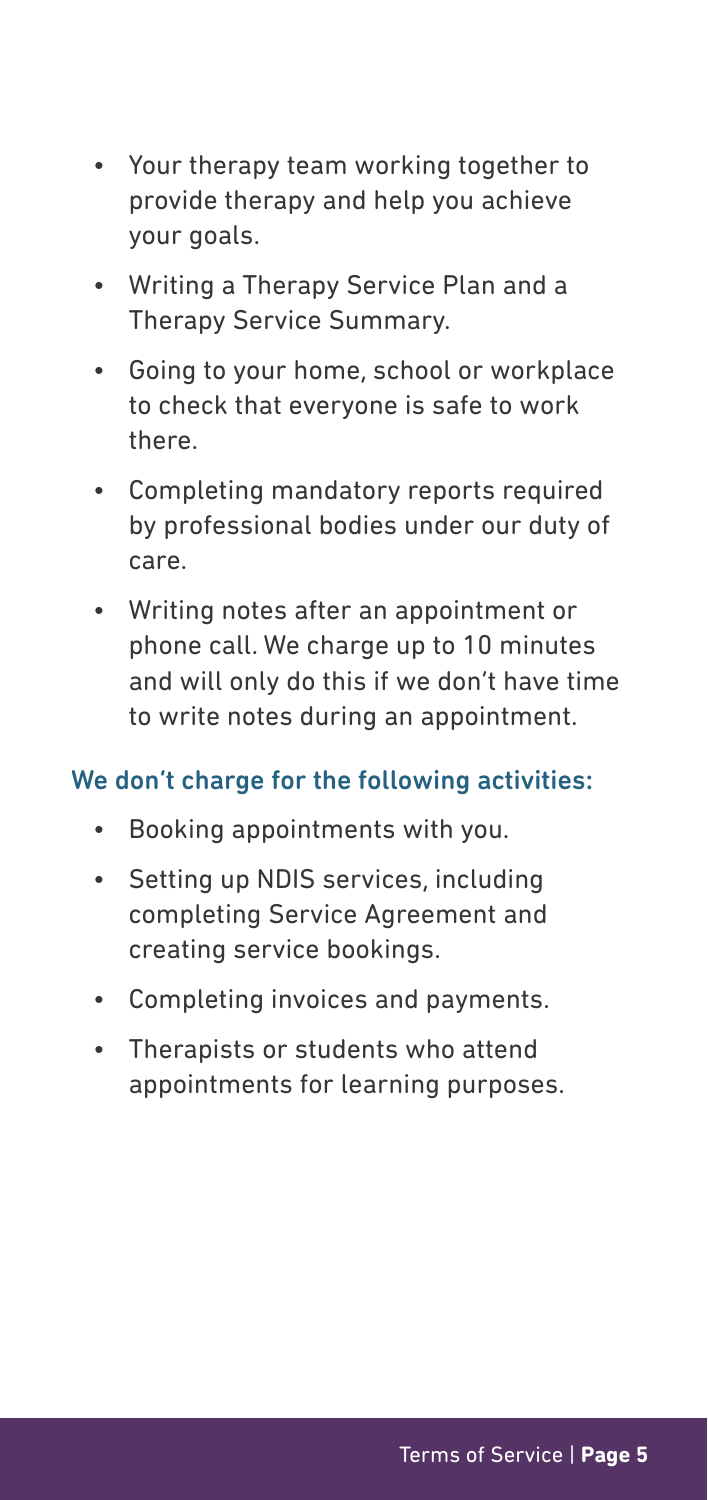# **Travel**

#### We provide therapy in the locations where you want to receive it. This can include your home, school, workplace and in community settings.

We charge 85 cents per kilometre and the time it takes for your therapist to travel to and from an appointment from their regular place of work.

Please note that therapists delivering specialist services may charge travel from a different office location to your usual therapy team.

Where possible, we book appointments with other customers in your area on the same day to reduce travel costs.

You can also choose to come into one of our offices, or receive therapy online via teletherapy to reduce travel costs. You can find an office near you by visiting **therapyfocus.org.au/locations**.

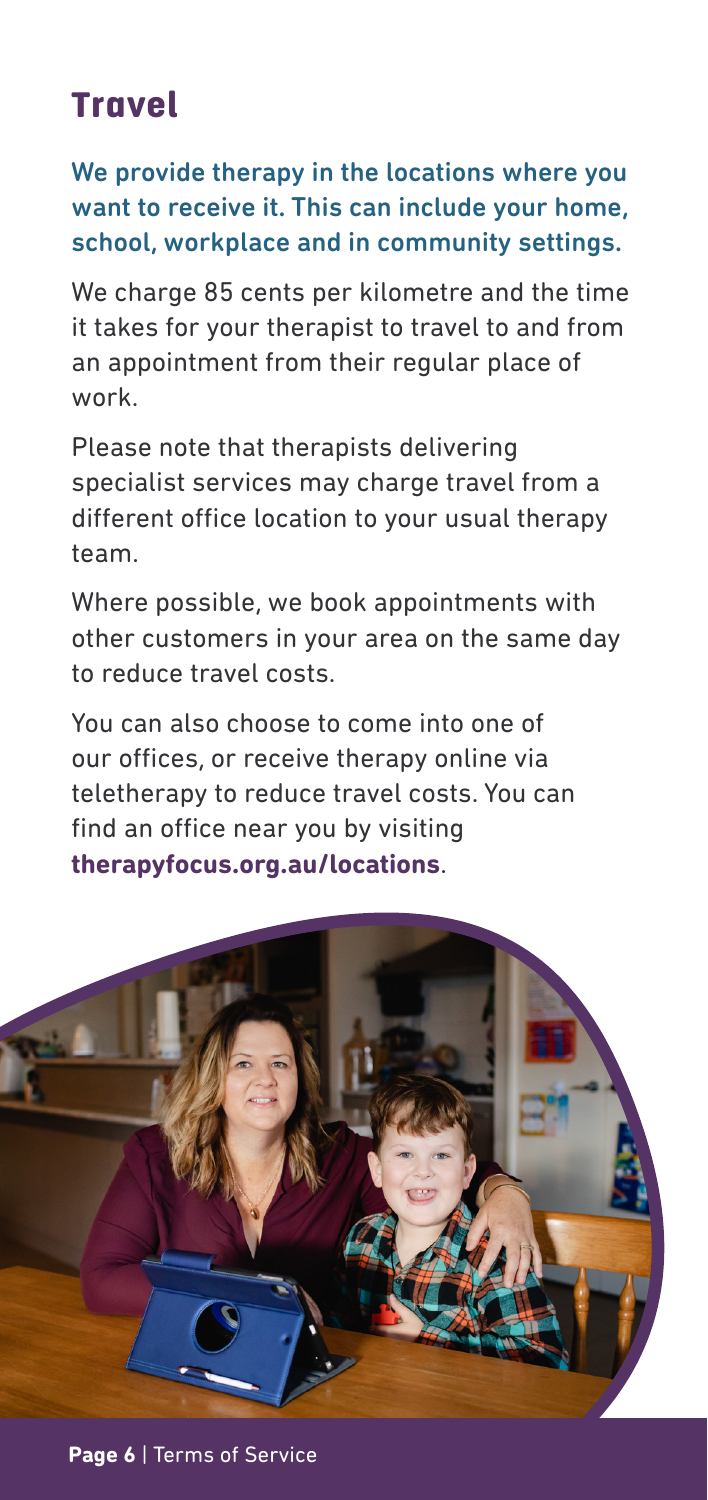#### Travel in Perth and regional areas:

- The maximum we charge for travel per appointment in the Perth metropolitan area and some regional centres is 30 minutes each way.
- The maximum we charge for travel per appointment in regional areas is 60 minutes each way.

#### Travel in rural and remote areas:

- If we have an office in your area, the maximum we will charge for travel per appointment is 60 minutes each way.
- If we don't have an office in your area and it will take more than two hours for your therapist to travel to and from an appointment, we will discuss this with you and provide a quote.

Travel times are determined by geographical areas in the Modified Monash Model (MMM), which is used in NDIS Pricing Arrangements.

A map of the MMM areas can be found on the Department of Health DoctorConnect website (health.gov.au/resources/apps-and-tools/ health-workforce-locator), which provides a tool to look up the MMM area for particular locations.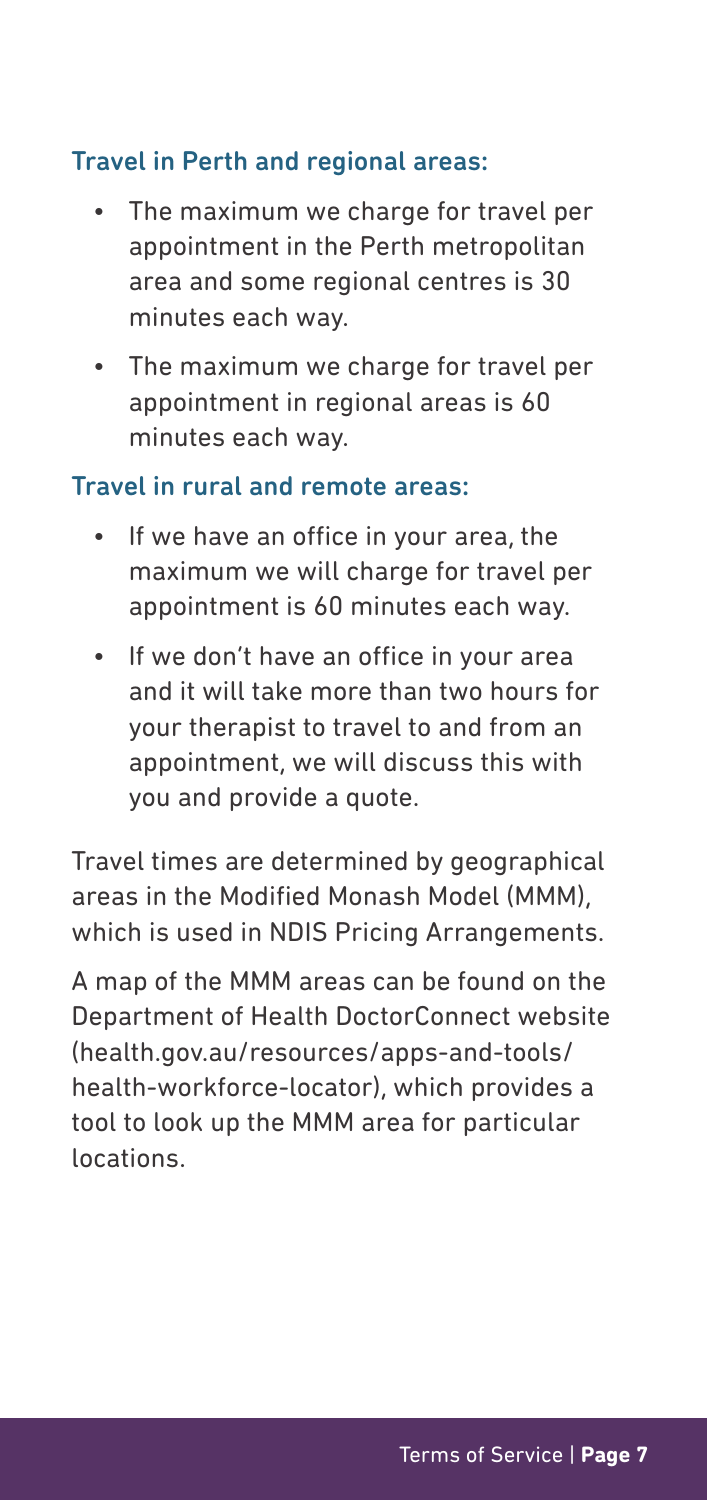## **Cancellations**

If you need to change or cancel an appointment, we ask that you provide two days' notice, and let us know within regular business hours.

For example, if your appointment is at 9am on a Monday, you need to let us know by 9am the Thursday before.

To cancel or change an appointment, please call our Customer Liaison Team on **1300 135 373** during business hours. Please do not contact your therapist directly, as they may not receive your message in time.

If you miss an appointment or cancel within two business days, we will charge you the full cost of your appointment. This includes travel.

If you cancel often we will discuss your therapy services and goals, and what help you might need to attend appointments. If we can't find a solution then we may decide to stop services until you are able to attend your appointments.

If your therapist needs to cancel an appointment we will do our best to reschedule.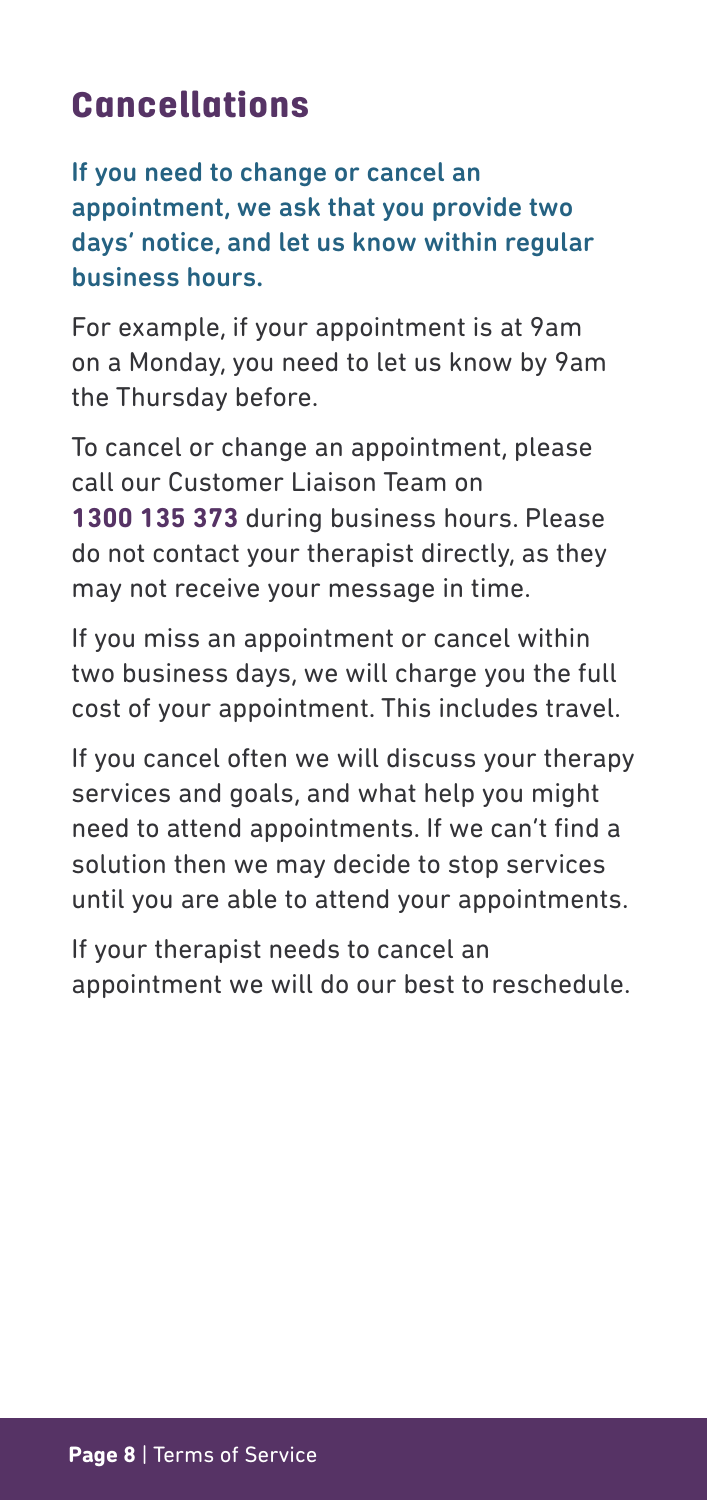# NDIS Service Bookings

We need an active service booking in the NDIS Participant Portal to start delivering services. A service booking allocates funding from your NDIS Plan for the services we will provide over an agreed timeframe.

If you have asked the NDIS to manage all or part of your funding, we will claim payment after we have provided services. This is referred to as an NDIS or Agency Managed Plan.

If you have an Agency Managed Plan, we can make a service booking on your behalf. If you want us to do this for you, please provide consent in your **Service Agreement**.

You can see what we have charged for in the NDIS Participant Portal. You can also request a Statement of Services from us at any time.

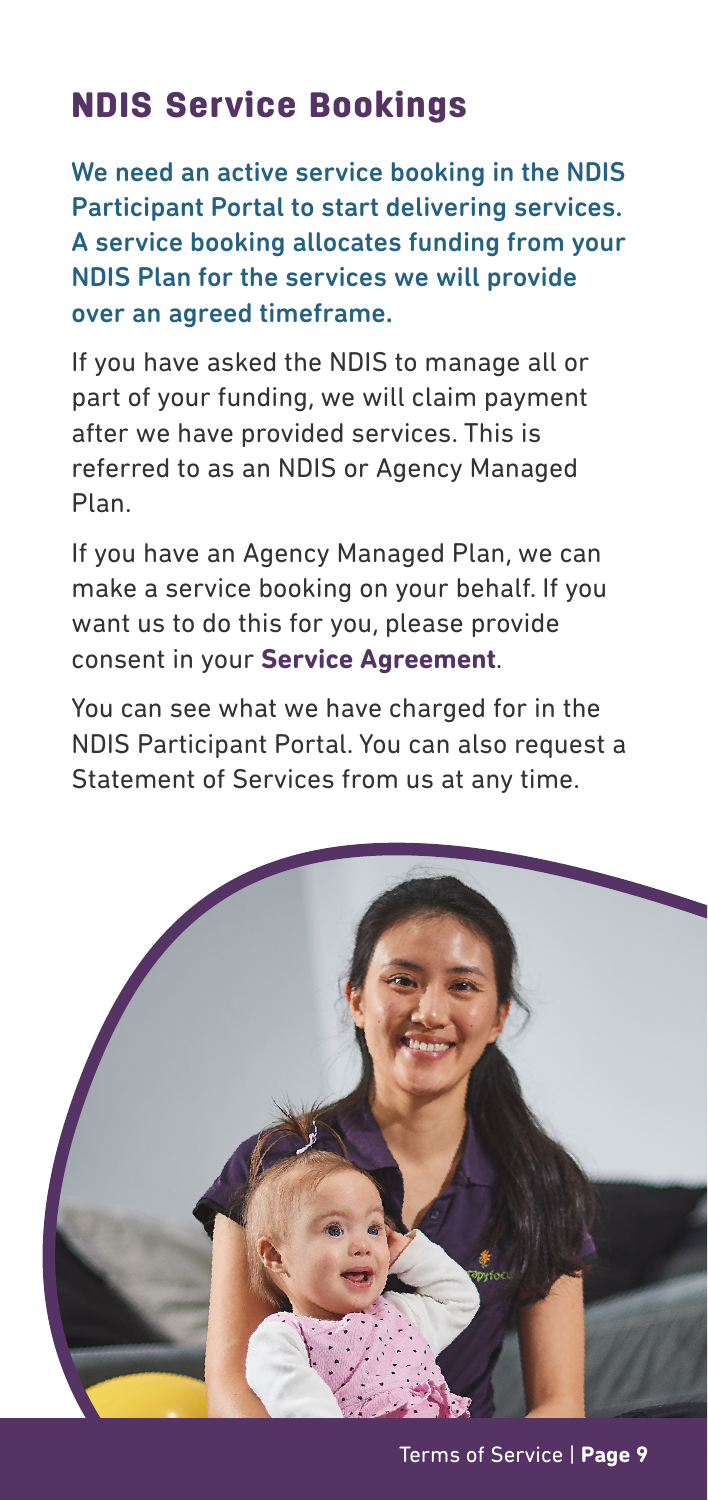### **Invoice Payments**

If you are managing all or part of your NDIS funding, or if you are using a plan manager, we will send invoices after we have provided services.

Invoices are provided each month for services provided in the previous month. **Payment is required within 14 days of the invoice date.**

Invoices can be paid by direct deposit or credit card. Please use the customer number on your invoice as the reference when making a payment. A receipt will be sent to you once the payment has been cleared.

You have seven days from the date of invoice to raise any issues with your key worker.

- If payment isn't received within 14 days we will send you a reminder.
- If payment isn't received within 21 days we will follow up with you again.
- If payment isn't received within 28 days we will suspend your services.
- If payment isn't received within 42 days you will be discharged from services.
- If payment isn't received within 49 days we will refer your case to a debt collection agency. You will be responsible for charges associated with debt collection.

We do not accept part payments.

A final invoice will be sent within 10 business days of your service end date.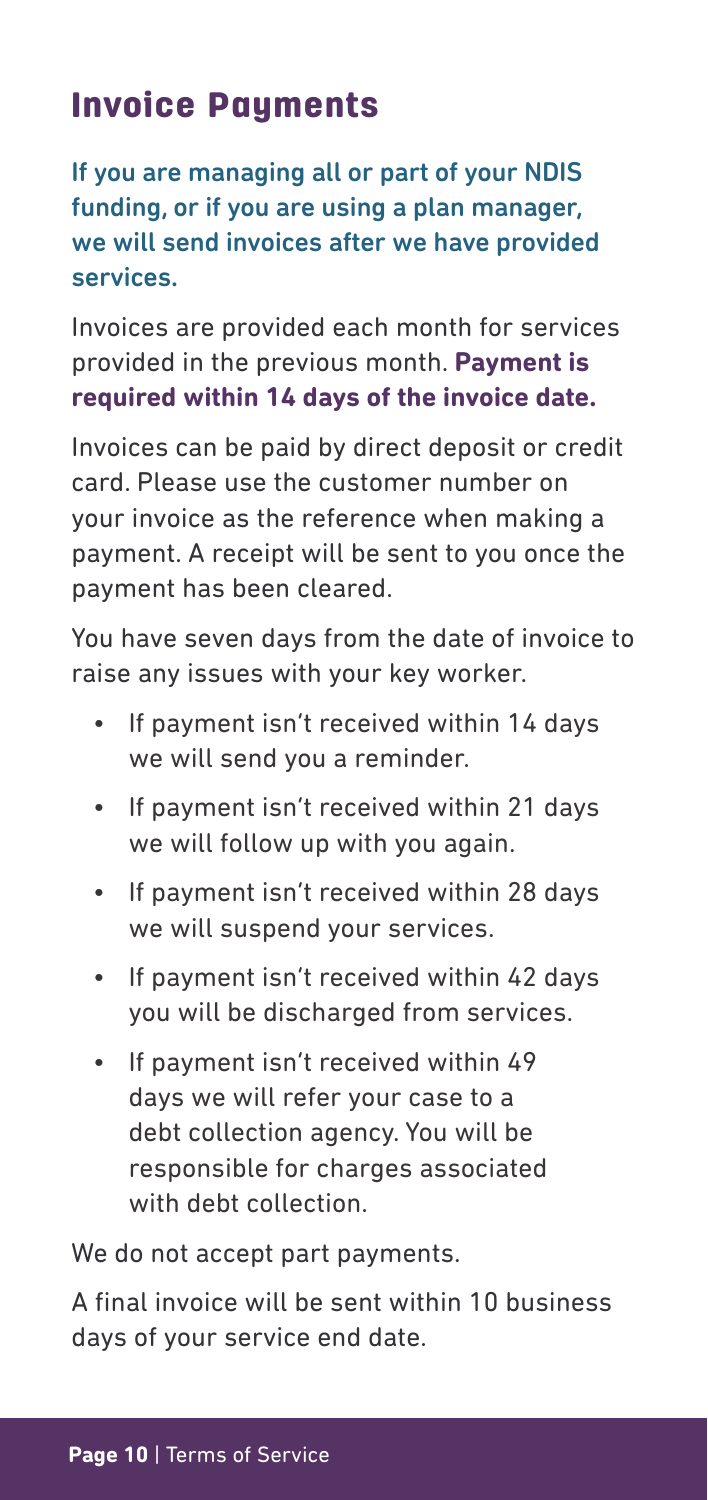# Feedback and Complaints

#### We want to know when therapy is going well and when there are issues.

You can give us feedback by:

- Contacting your therapy team or their Team Leader directly in writing, by phone, or in person. We can arrange an interpreter or any other assistance you might need to provide feedback.
- Contacting our Quality Officer on **1300 135 373** or emailing **feedback@therapyfocus.org.au**
- Completing a feedback form online at **therapyfocus.org.au/feedback** or request that a feedback form be mailed to you

Once we receive your feedback we will address your comments and, if appropriate, take action as soon as possible. We will contact you within a week to discuss your feedback and let you know of any actions taken.

If you would prefer to speak with someone outside of Therapy Focus you can contact:

**• NDIS Quality and Safeguards Commission** Phone 1800 035 544 or visit ndiscommission.gov.au

If you need help to make a complaint you can use an advocate. This can be a family member, friend, support worker or another agency. For example:

**• People with Disabilities WA** Phone 1800 193 331, email info@pwdwa.org or visit their office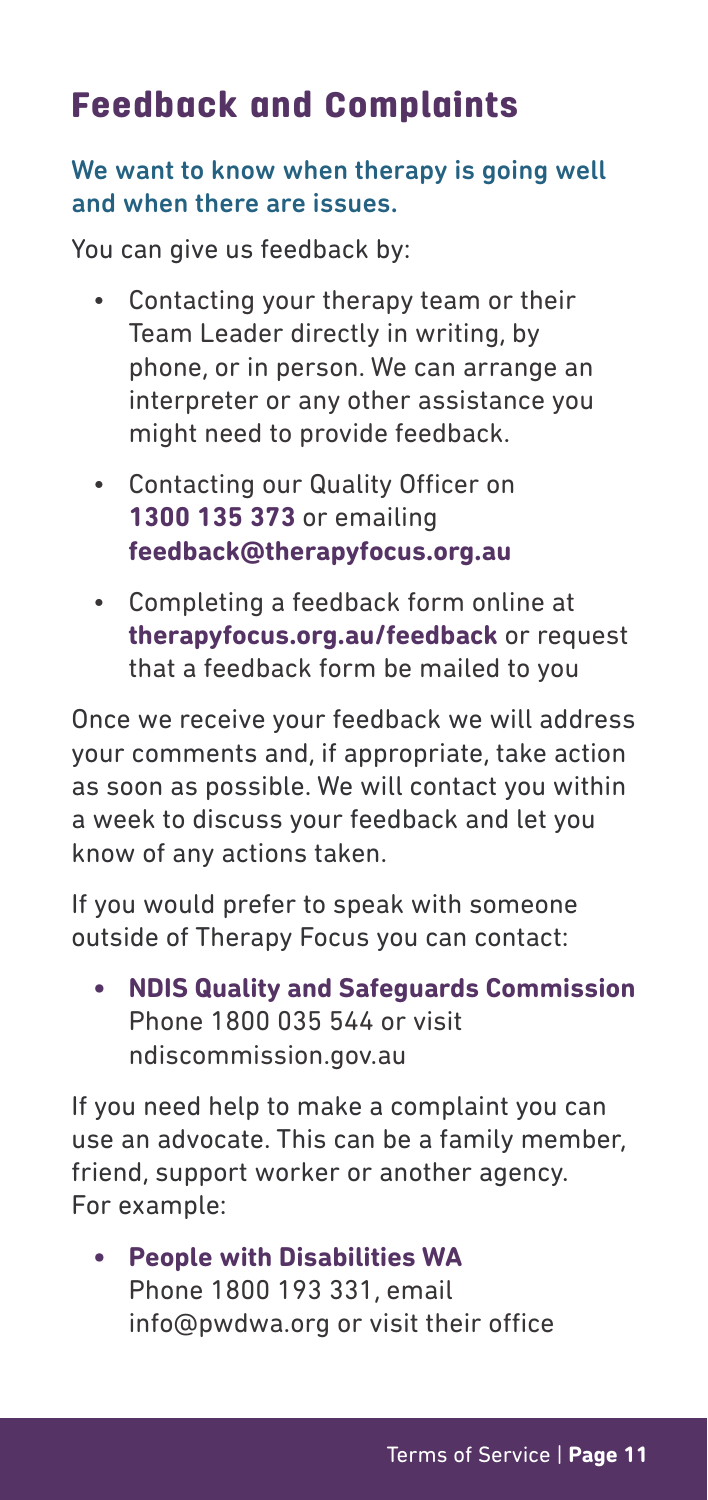### Incident Management

#### We want you to receive a safe quality service.

If an incident occurs, during or as a result of our service, we will:

- make sure you and everyone involved is safe
- involve other organisations if required e.g. the Police
- record details about the incident on our systems
- find out the cause of the incident
- make changes so our service is improved
- provide you with ongoing support and keep you updated on changes we have made
- contact the NDIS Quality and Safeguards Commission, if this is a reportable incident

If you feel unsafe or unhappy with our service, you can tell us by:

- Contacting your therapy team or their Team Leader in writing, by phone, or in person. We can arrange an interpreter or any other assistance you might need to provide feedback
- Contacting a Clinical Manager on **1300 135 373**

If you prefer to speak to someone outside of Therapy Focus you can contact:

**• NDIS Quality and Safeguards Commission** Phone 1800 035 544 or visit ndiscommission.gov.au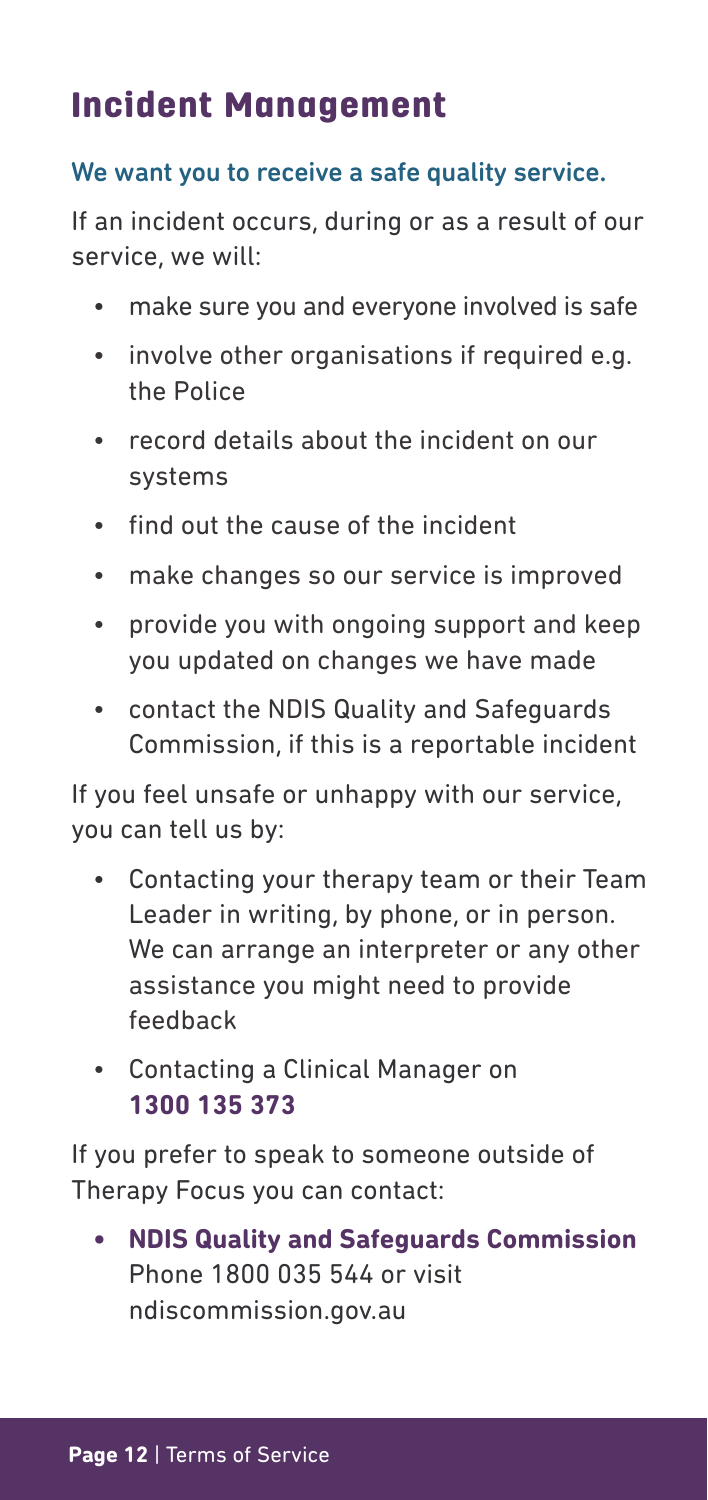If you need help to report an incident you can use an advocate. This can be a family member, friend, support worker or another agency, for example:

**• People with Disabilities WA** Phone 1800 193 331, email info@pwdwa.org or visit their office

### **Privacy**

#### At Therapy Focus, we do our best to:

- Tell you how we keep and use your personal information
- Follow Australian privacy laws
- Answer any questions you have about privacy
- Address any complaints you have about privacy
- Improve how we manage and store personal information

All Disability Service Providers are bound by the Privacy Act 1988. Therapy Focus works to adhere to the Australian Privacy Principles, which regulate how we collect, use, disclose and store personal information, and how individuals may access and correct personal information held about them.

For more information about how privacy and your personal information is managed at Therapy Focus, visit **therapyfocus.org.au/privacy**.

You can also contact our **Quality Officer** on **1300 135 373**.